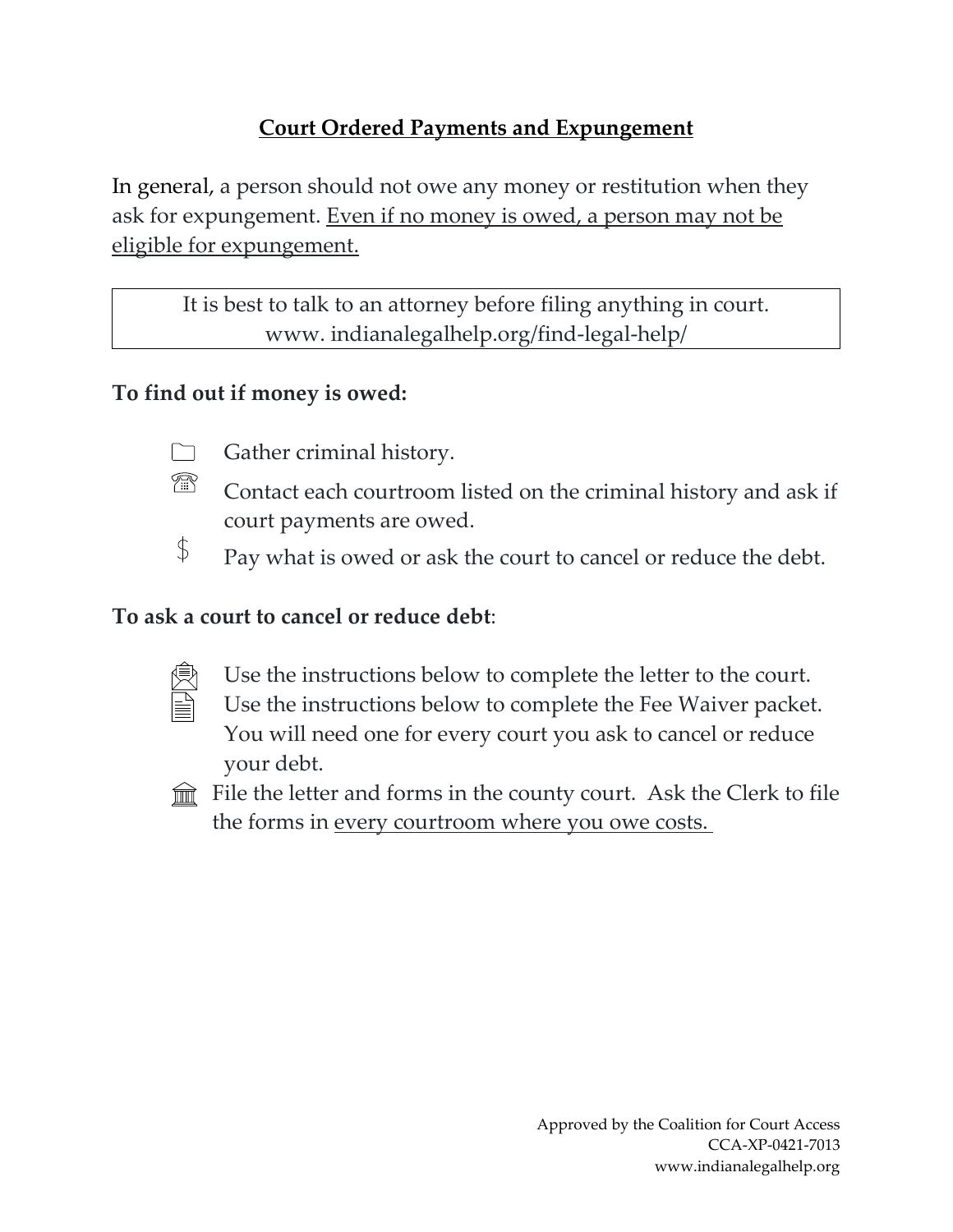#### Date: DATE YOU WILL FILE THE LETTER WITH THE COURT

Dear Your Honor,

I am writing this letter to request the waiver of outstanding courtroom fines and fees on the following case number(s) so that I may pursue expungement of my record:

TYPE IN THE CASE NUMBERS THAT FINES OR FEES ARE CONNECTED TO.

YOU CAN, BUT DO NOT HAVE TO, ADD A PARAGRAPH ABOUT WHY YOU ARE UNABLE TO PAY THE FINES OR FEES AND/OR WHY YOU PLAN TO ASK FOR AN EXPUNGEMENT.

Sincerely,

\_\_\_\_\_\_\_\_\_\_\_\_\_\_\_\_\_\_\_\_\_\_\_\_\_\_\_\_\_\_\_\_\_\_\_\_\_\_ SIGN YOUR NAME HERE

Signature TYPE YOUR NAME HERE

Printed Name YOUR PHONE NUMBER

Phone Number

Approved by the Coalition for Court Access CCA-XP-0421-7014 www.indianalegalhelp.org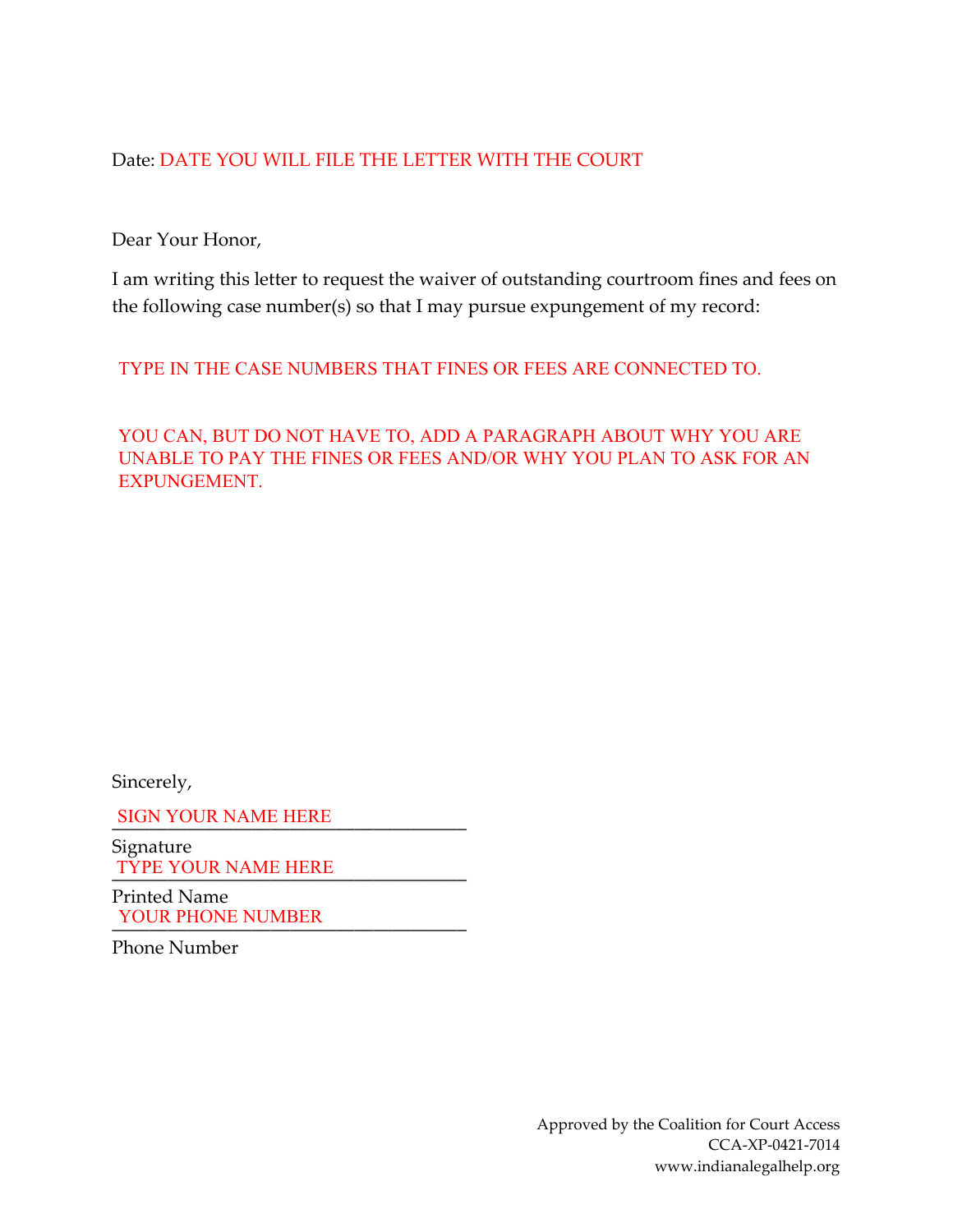SELECT THE COURT TYPE IF YOU KNOW IT. IF NOT, LEAVE BLANK

### STATE OF INDIANA

IN THE COUNTY NAME COURT

COUNTY OF COUNTY NAME CASE NO. LEAVE BLANK

IN RE THE MATTER OF THE PETITION TO RESTRICT DISCLOSURE OF RECORDS UNDER I.C. 35-38-9

 $\mathcal{L}_\mathcal{L}$  , which is a set of the set of the set of the set of the set of the set of the set of the set of the set of the set of the set of the set of the set of the set of the set of the set of the set of the set of

Petitioner

#### **APPEARANCE BY UNREPRESENTED PERSON**

- 1. My name is <u>VOUR NAME</u> and in this case I am not represented by a lawyer.
- 2. My contact information for receiving legal service of documents and case information as required by Court Rules is:

|                                                                                                                                                                                        | Address:                       | <b>YOUR ADDRESS</b>                                                                                                                 |                                                                                            |
|----------------------------------------------------------------------------------------------------------------------------------------------------------------------------------------|--------------------------------|-------------------------------------------------------------------------------------------------------------------------------------|--------------------------------------------------------------------------------------------|
| <b>SELECT THIS BOX</b><br><b>ONLY IF YOU WANT</b><br><b>THE COURT TO</b><br><b>COMMUNICATE WITH</b><br>YOU ONLY BY EMAIL<br><b>AND YOU CAN CHECK</b><br>YOUR EMAIL EVERY<br><b>DAY</b> | $\rightarrow$ $\Box$<br>Phone: | Email address: YOUR EMAIL ADDRESS<br>I will accept service at the above email address.                                              |                                                                                            |
|                                                                                                                                                                                        | Fax:                           |                                                                                                                                     |                                                                                            |
| <b>IF YOU ARE USING</b><br><b>THE ATTORNEY</b><br><b>GENERAL'S</b><br><b>CONFIDENTIAL</b>                                                                                              | check the box below:<br>→⊔     | OR, if in a related case, you have used the Attorney General confidential address, you may<br>Attorney General confidential address |                                                                                            |
| <b>ADDRESS, CHECK</b><br>THIS BOX<br>3.                                                                                                                                                |                                | This is an XP case type as defined in Administrative Rule $8(B)(3)$ .                                                               |                                                                                            |
| 4.                                                                                                                                                                                     |                                | There are other cases related to this case: (If yes, please indicate below)                                                         |                                                                                            |
| <b>SELECT THE BOX THAT IS TRUE</b>                                                                                                                                                     |                                | Yes                                                                                                                                 |                                                                                            |
|                                                                                                                                                                                        |                                | N <sub>0</sub>                                                                                                                      |                                                                                            |
|                                                                                                                                                                                        |                                | Caption and case number of related cases:<br>IF THERE IS A RELATED CASE, PLEASE COMPLETE THIS INFORMATION                           |                                                                                            |
|                                                                                                                                                                                        | Caption:                       |                                                                                                                                     | Case No.:                                                                                  |
| Page 1 of 2                                                                                                                                                                            |                                |                                                                                                                                     | Approved by the Coalition for Court<br>Access CCA-XP-0421-7015<br>www.indianalegalhelp.org |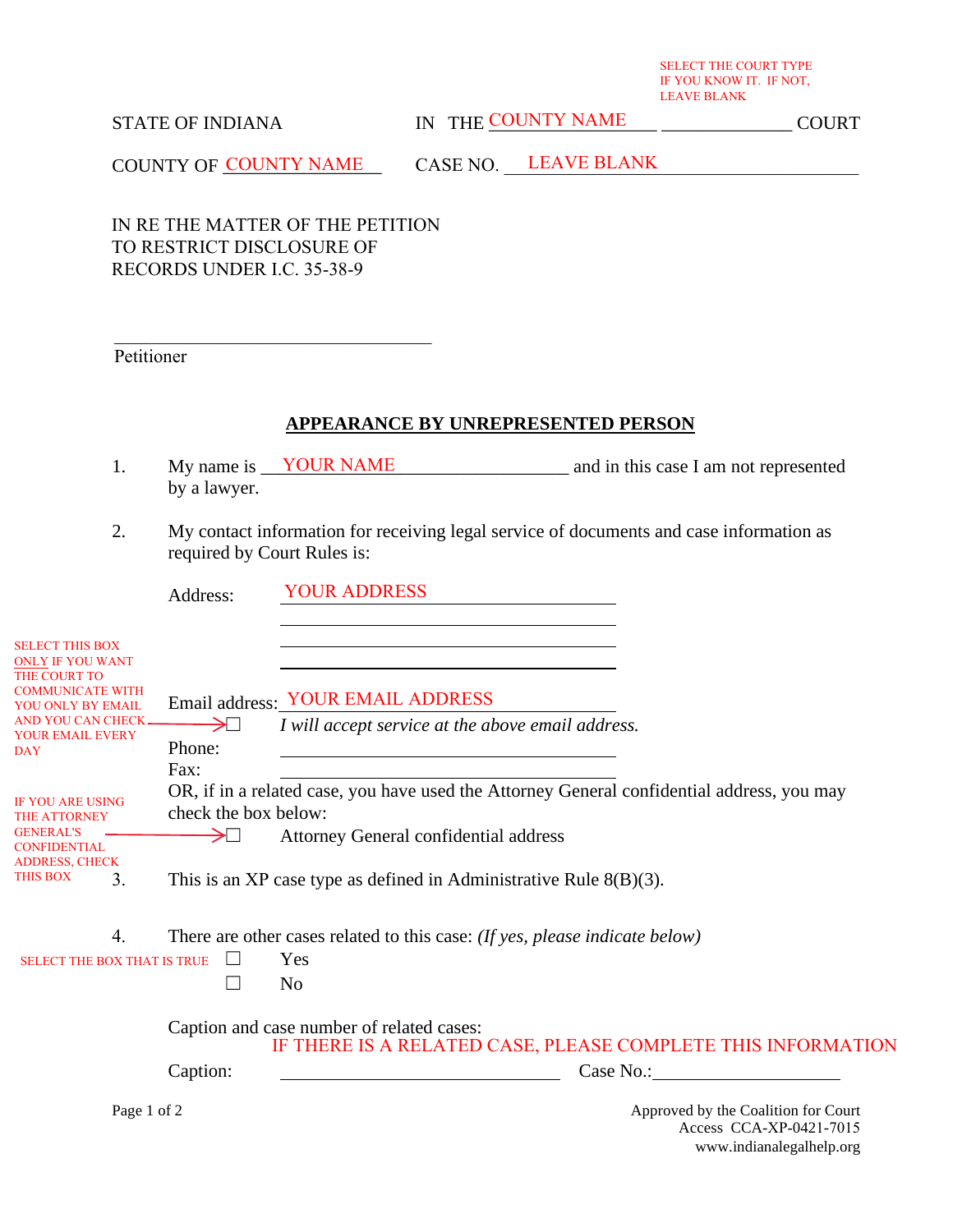| Caption: | Case No.:                                                                                                          |
|----------|--------------------------------------------------------------------------------------------------------------------|
| Caption: | Case No.:                                                                                                          |
|          | Additional information as required by local rule:<br>IE ADDITIONAL INFORMATION IS DEOUIDED DV LOCAL DUILE DUT THAT |

IF ADDITIONAL INFORMATION IS REQUIRED BY LOCAL RULE, PUT THAT INFORMATION HERE.

### **Signature** SIGN HERE AFTER YOU PRINT THIS FORM

**This appearance is filed with a Verified Motion For Fee Waiver. There is no other party to serve.**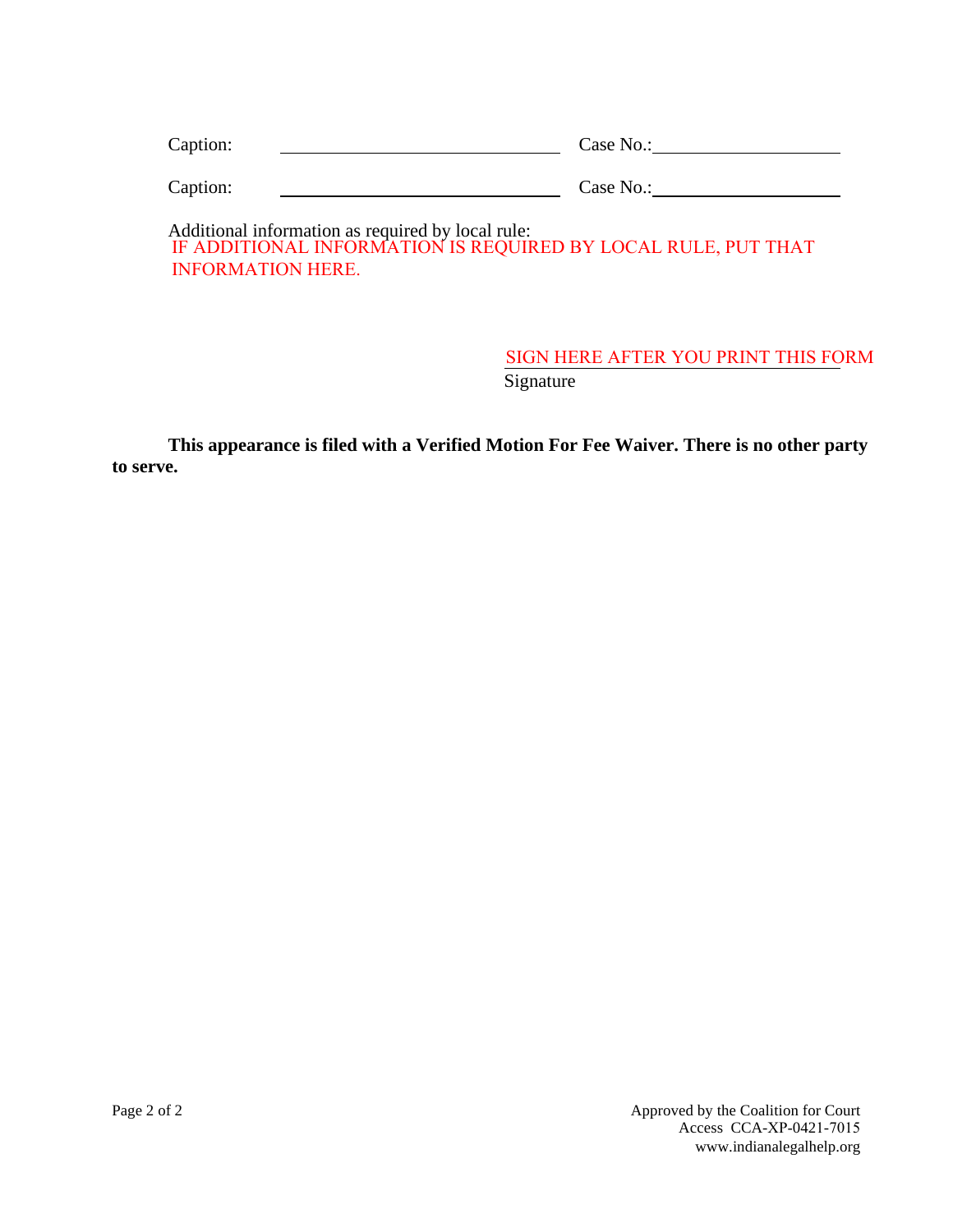| <b>STATE OF INDIANA</b>                                                                     | <b>COURT</b>                                                                                                             |
|---------------------------------------------------------------------------------------------|--------------------------------------------------------------------------------------------------------------------------|
|                                                                                             | CASE NO.                                                                                                                 |
| IN RE THE MATTER OF THE PETITION<br>TO RESTRICT DISCLOSURE OF<br>RECORDS UNDER I.C. 35-38-9 | FOR THE SECTION ABOVE THE DOTTED LINE, LOOK AT<br>THE FIRST FORM YOU FILLED OUT AND COPY THE<br><b>INFORMATION HERE.</b> |
| Petitioner                                                                                  |                                                                                                                          |
|                                                                                             | <b>VERIFIED MOTION FOR FEE WAIVER</b>                                                                                    |

The Petitioner now states:

1. I wish to file this action and I believe I have a case with merit.

2. I cannot pay any of the filing fees or other costs of this action because I do not have sufficient income or resources.

3. I live with the following persons who are over eighteen (18) years of age

NAMES OF THE PEOPLE YOU LIVE WITH WHO ARE OVER 18 YEARS OLD FOR ALL THE PEOPLE YOU LIVE WITH WHO ARE OVER 18 YEARS OLD

4. I live with the following persons who are **under** eighteen (18) years of age NAMES OF THE PEOPLE YUO LIVE WITH WHO ARE UNDER 18 YEARS OLD

5. I am responsible for the financial support of the following people **who live in my household** NAMES OF THE PEOPLE YOU LIVE WITH THAT YOU ALSO FINANCIALLY SUPPORT

6. The combined income of all persons I am responsible for supporting is \$THE COMBINED, MONTHL month **(total from below).** INCOME OF ALL THE PEOPL YOU SUPPORT

> **Income Received Each Month (before taxes)** YOUR HOURLY

| per hour x <sup>NUMBER</sup> OF HOURSS<br>Wages (\$_PAY |                                             |
|---------------------------------------------------------|---------------------------------------------|
| hours per month)<br><b>EACH MONTH</b>                   | <b>TOTAL MONTHLY WORK INCOME</b>            |
| <b>Unemployment Compensation</b>                        | TOTAL MONTHLY UNEMPLOYMENT<br>\$            |
| <b>AFDC/TANF Benefits</b>                               | L MONTHLY AFDC/TANF BENEFITS                |
| <b>SSI/SSD Benefits</b>                                 | <b>TOTAL MONTHLY SSI/SSD BENEFITS</b><br>\$ |
| Child Support                                           | TOTAL MONTHLY CHILD SUPPORT YOU GET<br>S.   |
| Other (please describe)                                 | <sup>S</sup><br>ANY OTHER INCOME YOU GET    |
|                                                         | <b>EACH MONTH</b>                           |
|                                                         |                                             |
|                                                         |                                             |
|                                                         |                                             |
|                                                         |                                             |
|                                                         |                                             |
|                                                         |                                             |
|                                                         |                                             |
| <b>Total Income</b>                                     | <b>\$TOTAL OF THE ABOVE INCOME</b>          |

7. We have  $\frac{\text{M} \text{M} \text{A} \text{N} \text{N}}{N}$  in the bank.

8. Our expenses total \$**TOTAL MONTHLY** per month. (**Total from below**). EXPENSES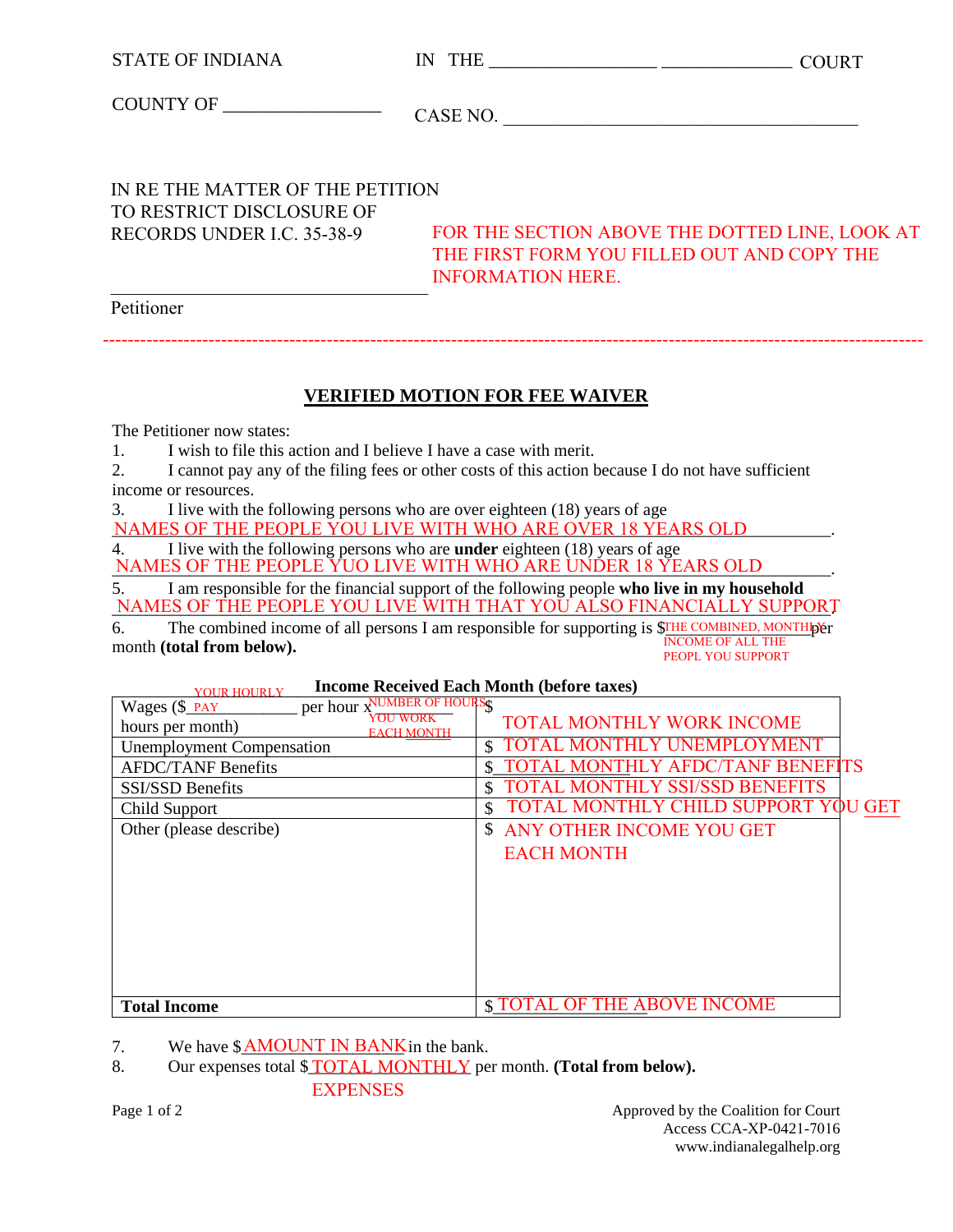| <b>Monthly Expenses</b>                       |                                        |  |  |  |
|-----------------------------------------------|----------------------------------------|--|--|--|
| Housing (Rent, Contract, or Mortgage)         | <b>\$ MONTHLY COST OF HOUSING</b>      |  |  |  |
| Utilities (Gas, Elective, Water, Phone, etc.) | \$<br><b>MONTHLY COST OF UTILITIES</b> |  |  |  |
| Food                                          | \$<br>MONTHLY COST OF FOOD             |  |  |  |
| Child Care                                    | \$<br>MONTHLY COST OF CHILD CARE       |  |  |  |
| <b>Medical Bills</b>                          | <b>MONTHLY COST OF MEDICAL BILLS</b>   |  |  |  |
| Transportation                                | \$<br>MONTHLY COST OF TRANSPORTATION   |  |  |  |
| Insurance (Car, Medical, and/or Property)     | \$<br>MONTHLY COST OF INSURANCE        |  |  |  |
| Child Support                                 | \$<br>MONTHLY COST OF CHILD SUPPORT    |  |  |  |
| Other (please describe)                       | \$<br><b>OTHER MONTHLY EXPENSES</b>    |  |  |  |
| <b>Total Expenses</b>                         | <b>\$TOTAL OF THE ABOVE EXPENSES</b>   |  |  |  |

**I request that this Court waive all costs of this action and allow me to proceed without the payment of any filing fees or other costs.** 

**There is no other party to serve.** 

**I affirm under penalties for perjury that the foregoing representations and statements are true.**

DATE

\_\_\_\_\_\_\_\_\_\_\_\_\_\_\_\_\_\_\_\_\_\_ \_\_\_\_\_\_\_\_\_\_\_\_\_\_\_\_\_\_\_\_\_\_\_\_\_\_\_\_\_\_ SIGN HERE AFTER YOU PRINT THIS FORM Date Signature

> YOUR PRINTED NAME Printed Name